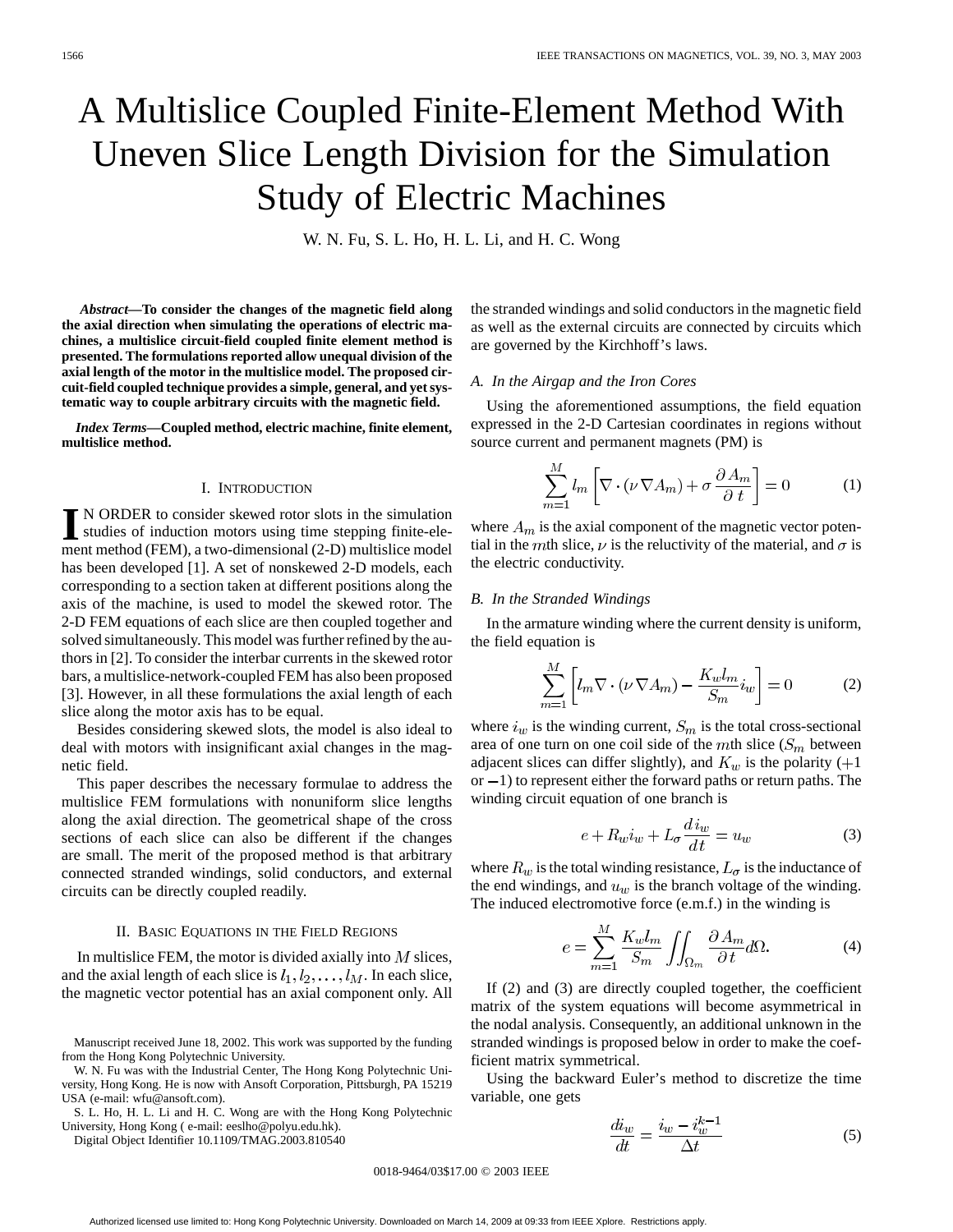where  $i_w^k$  is simply written as  $i_w$ , the superscript k is the step number in the time stepping process and the step size  $\Delta t =$  $t^{k} - t^{k-1}$ . Substituting the above equation into (3), one has

$$
i_w = \frac{\left(-e + u_w + \frac{L_\sigma}{\Delta t} i_w^{k-1}\right)}{(R_w + \frac{L_\sigma}{\Delta t})}.\tag{6}
$$

Substituting (6) into (2), the field equation is

$$
\sum_{m=1}^{M} \left[ l_m \nabla \cdot (\nu \nabla A_m) + \frac{K_w l_m}{S_m \left( R_w + \frac{L_{\sigma}}{\Delta t} \right)} e - \frac{K_w l_m}{S_m \left( R_w + \frac{L_{\sigma}}{\Delta t} \right)} u_w \right]
$$

$$
= \sum_{m=1}^{M} \frac{K_w l_m}{S_m \left( R_w + \frac{L_{\sigma}}{\Delta t} \right)} \frac{L_{\sigma}}{\Delta t} i_w^{k-1} . \quad (7)
$$

Substituting (4) and (6) into (3), the branch equation is

$$
-\sum_{m=1}^{M} \frac{K_w l_m}{S_m (R_w + \frac{L_{\sigma}}{\Delta t})} \iint_{\Omega} \frac{\partial A_m}{\partial t} d\Omega + \frac{1}{(R_w + \frac{L_{\sigma}}{\Delta t})} u_w
$$

$$
= i_w - \frac{L_{\sigma}}{\Delta t (R_w + \frac{L_{\sigma}}{\Delta t})} i_w^{k-1} . \quad (8)
$$

Equation (4) can also be written as

$$
-\sum_{m=1}^{M} \frac{K_w l_m}{S_m (R_w + \frac{L_z}{\Delta t})} \iint_{\Omega} \frac{\partial A_m}{\partial t} d\Omega + \frac{1}{(R_w + \frac{L_z}{\Delta t})} e = 0.
$$
\n(9)

Equations  $(7)$ – $(9)$  are the basic equations in the stranded winding region. The additional unknown  $e$  is introduced to make the coefficient matrix of the system equations symmetrical.

#### *C. In the Solid Conductors*

Eddy-current is inevitable in solid conductors. PM can be taken as solid conductors with the eddy-current effect being included in the FE solution. The Maxwell's equations for the  $n$ th conductor of the  $m$ th slice is

$$
\sum_{m=1}^{M} \left[ l_m \nabla \cdot (\nu \nabla A_m) + \sigma l_m \frac{\partial A_m}{\partial t} - \sigma u_{mn} \right]
$$

$$
= \sum_{m=1}^{M} \nu \mu_0 l_m \left( \frac{\partial M_{my}}{\partial x} - \frac{\partial M_{mx}}{\partial y} \right) (10)
$$

where  $u_{mn}$  is the voltage between the two terminals of the nth conductor of the mth slice,  $M_{mx}$  and  $M_{my}$  are, respectively, the  $x$  and  $y$  components of the magnetization vector (amperes/ meter) in the mth slice,  $\nu$  is the equivalent reluctivity in the PM, and  $\mu_o$  is the permeability of free space. The total current in the  $nth$  conductor of the  $mth$  slice is

$$
i_{mn} = \sigma \iint_{\Omega_{mn}} \left( -\frac{\partial A_m}{\partial t} + \frac{u_{mn}}{l_m} \right) d\Omega. \tag{11}
$$

Equation (11) can also be written as,

$$
-\sigma \iint_{\Omega_{mn}} \frac{\partial A_m}{\partial t} d\Omega + \frac{1}{R_{mn}} u_{mn} = i_{mn}
$$
 (12)

where the dc resistance of the  $n$ th conductor of the  $m$ th slice is

$$
R_{mn} = \frac{l_m}{\left(\sigma \iint_{\Omega_{mn}} d\Omega\right)}.
$$
 (13)

In the PM region, the total current  $i_{mn}$  in each piece of the PM should be zero. The field equation (10) and branch circuit equation (12) are the basic equations in the solid conductors. Since all conductors in each slice will be connected with the external circuit, the free divergence of the current density is satisfied by the Kirchhoff's law [3].

# III. SUBSYSTEM EQUATIONS IN THE FIELD REGIONS

The potential can be expressed as the sum of the shape functions multiplied with the nodal potential

$$
A_m = \sum_{i=1}^{M_e} N_i(x, y) A_{mi}
$$
 (14)

as there are  $M_e$  nodes in the element and  $N_i$  is the shape function. Using the Galerkin Method, one obtains the integral equations of the field problems. In the airgap and iron cores associated with (1), one has

$$
\sum_{m=1}^{M} l_m \left[ \iint_{\Omega_m} \frac{\partial N_i}{\partial x} \frac{\partial}{\partial x} \nu \sum_{j=1}^{M_e} N_j A_{mj} + \frac{\partial N_i}{\partial y} \frac{\partial}{\partial y} \nu \right. \\
\left. \cdot \sum_{j=1}^{M_e} N_j A_{mj} + \sigma N_i \frac{\partial}{\partial t} \sum_{j=1}^{M_e} N_j A_{mj} \right] d\Omega = 0.
$$
\n(15)

In the stranded windings associated with (7), one has

$$
\sum_{m=1}^{M} l_m \iint_{\Omega_m} \left[ \frac{\partial N_i}{\partial x} \frac{\partial}{\partial x} \nu \sum_{j=1}^{M_e} N_j A_{mj} + \frac{\partial N_i}{\partial y} \frac{\partial}{\partial y} \nu \sum_{j=1}^{M_e} N_j A_{mj} \right. \left. + \frac{N_i K_w}{S_m \left( R_w + \frac{L_{\sigma}}{\Delta t} \right)} \left( e - u_w \right) \right] d\Omega \n= \sum_{m=1}^{M} \iint_{\Omega_m} \left[ \frac{N_i K_w l_m}{S_m \left( R_w + \frac{L_{\sigma}}{\Delta t} \right)} \frac{L_{\sigma}}{\Delta t} i_w^{k-1} \right] d\Omega.
$$
\n(16)

In solid conductor or PM region associated with (10), one has

$$
\sum_{n=1}^{M} l_m \iint_{\Omega_m} \left[ \frac{\partial N_i}{\partial x} \frac{\partial}{\partial x} \nu \sum_{j=1}^{M_e} N_j A_{mj} + \frac{\partial N_i}{\partial y} \frac{\partial}{\partial y} \nu \sum_{j=1}^{M_e} N_j A_{mj} \right] d\Omega
$$

$$
+ \sigma N_i \frac{\partial}{\partial t} \sum_{j=1}^{M_e} N_j A_{mj} - N_i \left( \frac{\sigma}{l_m} u_{mn} \right) \right] d\Omega
$$

$$
\sum_{j=1}^{M} l_j \int_{\Omega_m} \left[ \int_{\Omega_m} \nu \left( \frac{\partial N_i}{\partial x_j} \frac{\partial N_i}{\partial x_j} \frac{\partial N_i}{\partial x_j} \frac{\partial N_i}{\partial x_j} \frac{\partial N_i}{\partial x_j} \frac{\partial N_i}{\partial x_j} \frac{\partial N_i}{\partial x_j} \frac{\partial N_i}{\partial x_j} \frac{\partial N_i}{\partial x_j} \frac{\partial N_i}{\partial x_j} \frac{\partial N_i}{\partial x_j} \frac{\partial N_i}{\partial x_j} \frac{\partial N_i}{\partial x_j} \frac{\partial N_i}{\partial x_j} \frac{\partial N_i}{\partial x_j} \frac{\partial N_i}{\partial x_j} \frac{\partial N_i}{\partial x_j} \frac{\partial N_i}{\partial x_j} \frac{\partial N_i}{\partial x_j} \frac{\partial N_i}{\partial x_j} \frac{\partial N_i}{\partial x_j} \frac{\partial N_i}{\partial x_j} \frac{\partial N_i}{\partial x_j} \frac{\partial N_i}{\partial x_j} \frac{\partial N_i}{\partial x_j} \frac{\partial N_i}{\partial x_j} \frac{\partial N_i}{\partial x_j} \frac{\partial N_i}{\partial x_j} \frac{\partial N_i}{\partial x_j} \frac{\partial N_i}{\partial x_j} \frac{\partial N_i}{\partial x_j} \frac{\partial N_i}{\partial x_j} \frac{\partial N_i}{\partial x_j} \frac{\partial N_i}{\partial x_j} \frac{\partial N_i}{\partial x_j} \frac{\partial N_i}{\partial x_j} \frac{\partial N_i}{\partial x_j} \frac{\partial N_i}{\partial x_j} \frac{\partial N_i}{\partial x_j} \frac{\partial N_i}{\partial x_j} \frac{\partial N_i}{\partial x_j} \frac{\partial N_i}{\partial x_j} \frac{\partial N_i}{\partial x_j} \frac{\partial N_i}{\partial x_j} \frac{\partial N_i}{\partial x_j} \frac{\partial N
$$

$$
= \sum_{m=1}^{N} l_m \iint_{\Omega_m} \nu \mu_0 \left( M_{mx} \frac{\partial N_i}{\partial y} - M_{my} \frac{\partial N_i}{\partial x} \right) d\Omega. \tag{17}
$$

Discretising  $(15)–(17)$ ,  $(8)$ ,  $(9)$ ,  $(12)$ , and coupling them together, the global system matrix equation becomes

$$
\begin{bmatrix}\nC_{11} & C_{12} & C_{13} & C_{14} \\
0 & C_{22} & 0 & 0 \\
0 & 0 & C_{33} & 0 \\
0 & 0 & 0 & C_{44}\n\end{bmatrix}\n\begin{bmatrix}\nA \\
e \\
u_w \\
u_w\n\end{bmatrix}
$$
\n
$$
+\begin{bmatrix}\nD_{11} & 0 & 0 & 0 \\
C_{12}^T & 0 & 0 & 0 \\
C_{13}^T & 0 & 0 & 0 \\
C_{14}^T & 0 & 0 & 0\n\end{bmatrix}\n\begin{bmatrix}\n\frac{dA}{dt} \\
\frac{de}{dt} \\
\frac{du_w}{dt} \\
\frac{du_w}{dt}\n\end{bmatrix} = \begin{bmatrix}\n0 \\
0 \\
i_w \\
i_m\n\end{bmatrix} + \begin{bmatrix}\nP_1 \\
0 \\
P_3 \\
P_3\n\end{bmatrix}
$$
\n(18)

where the first row of the submatrix is the magnetic field equations, the second row is the additional circuit equations in the stranded windings, the third row is the branch equations of the stranded windings, and the last row is the branch equations of the solid conductors. The unknowns are the magnetic vector potentials  $[A]$ , the e.m.f.  $[e]$  in the stranded windings, the voltages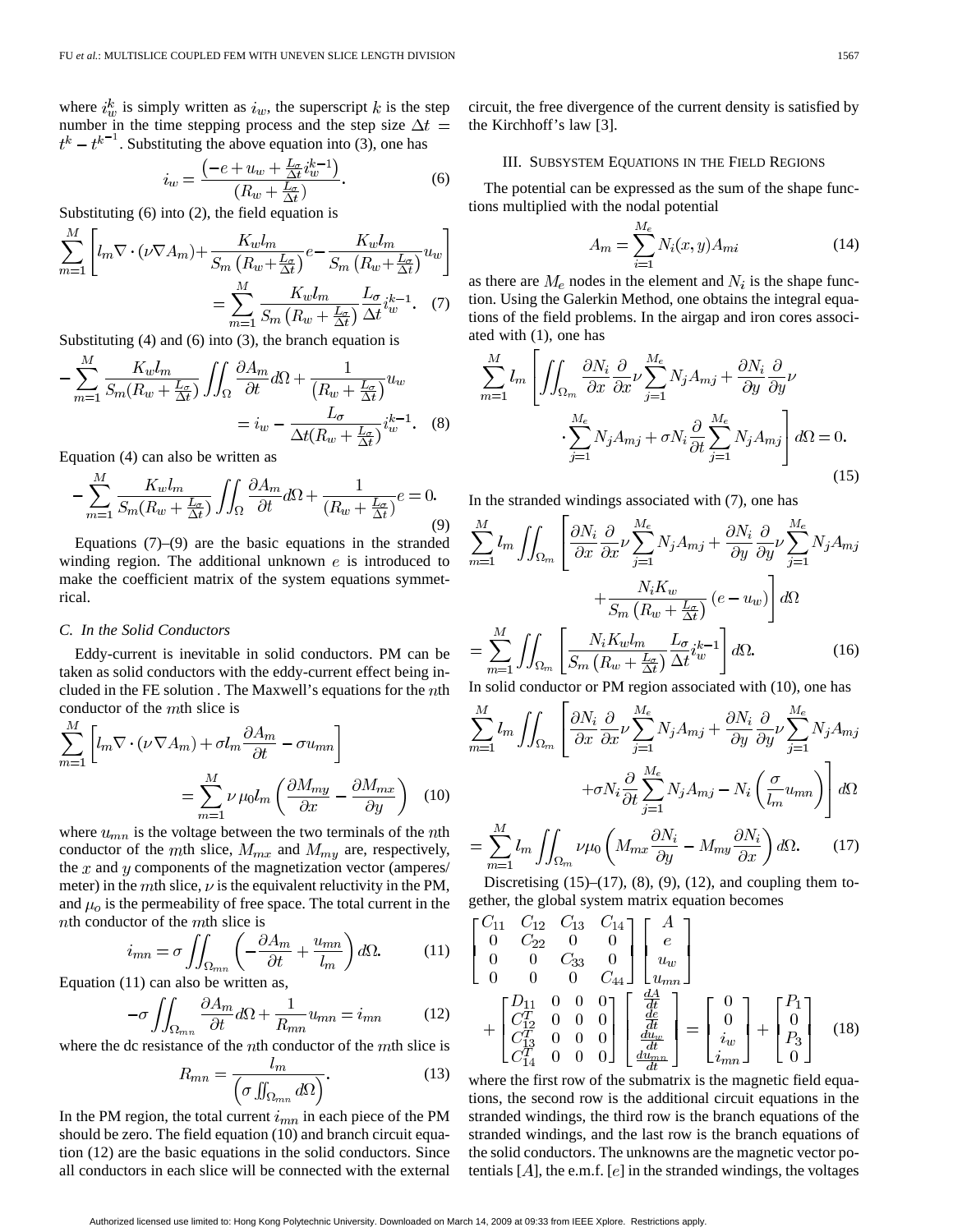$\left[ u_{w}\right]$  of the stranded windings, and the voltages  $\left[ u_{mn}\right]$  on each slice in the solid conductors.

The elements of the coefficient matrix are given in the following such that if the elements and nodes are numbered slice by slice, then

$$
A = \begin{bmatrix} A_1 & A_2 & \cdots & A_M \end{bmatrix}^T
$$
 (19)

 $C_{11}$  and  $D_{11}$  are associated with the field equations

$$
C_{11} = \begin{bmatrix} C_{11(1)} & 0 & 0 \\ 0 & C_{11(2)} & 0 \\ 0 & 0 & C_{11(M)} \end{bmatrix}
$$
 (20)

$$
D_{11} = \begin{bmatrix} D_{11(1)} & 0 & 0 \\ 0 & D_{11(2)} & 0 \\ 0 & 0 & D_{11(M)} \end{bmatrix}
$$
 (21)

where each element is

$$
C_{11(m)ij} = l_m \iint_{\Omega_{me}} \nu \left( \frac{\partial N_i}{\partial x} \frac{\partial N_j}{\partial x} + \frac{\partial N_i}{\partial y} \frac{\partial N_j}{\partial y} \right) d\Omega (22)
$$
  

$$
D_{11(m)ij} = l_m \iint_{\Omega_{me}} \sigma N_i N_j d\Omega.
$$
 (23)

In (22) and (23),  $i = 1, 2, ..., N_e$  and  $j = 1, 2, ..., N_e$ .

 $C_{12}$  and  $C_{13}$  are associated with the coupling terms between the field and the stranded windings,

$$
C_{12} = [C_{12(1)} \quad C_{12(2)} \quad \cdots \quad C_{12(M)}]^T = -C_{13} \tag{24}
$$

 $C_{12(m)}$  has W columns for the W stranded windings. The element of the  $i$ th node and the  $w$ th stranded winding is

$$
C_{12(m)i w} = -C_{13(m)i w} = \frac{K_w l_m}{S_m \left(R_w + \frac{L_\sigma}{\Delta t}\right)} \iint_{\Omega_{me}} N_i dx dy.
$$
\n(25)

 $C_{14}$  is associated with the coupling term between the field and the solid conductors

$$
C_{14} = \begin{bmatrix} C_{14(1)} & 0 & 0 \ 0 & C_{14(2)} & 0 \ 0 & 0 & C_{14(M)} \end{bmatrix}
$$
 (26)

 $C_{14(m)}$  has N columns for the N solid conductors. The element of the  $i$ th node and the  $n$ th solid conductor is

$$
C_{14(m)in} = -\sigma \iint_{\Omega_{me}} N_i dx dy.
$$
 (27)

The subcolumn matrix on the right-hand side

$$
P_1 = [P_{1(1)} \quad P_{1(2)} \quad \cdots \quad P_{1(M)}]^T \tag{28}
$$

can be computed as

$$
P_{1(m)i} = \frac{K_w l_m L_{\sigma} i_w^{k-1}}{S_m (R_w + \frac{L_{\sigma}}{\Delta t}) \Delta t} \iint_{\Omega_{me}} N_i dx dy
$$
  
+  $l_m \iint_{\Omega_{me}} \nu \mu_0 \left( M_{mx} \frac{\partial N_i}{\partial y} - M_{my} \frac{\partial N_i}{\partial x} \right) dx dy$   
+  $l_m \nu \int_{C_{me}} N_i \frac{\partial A_m}{\partial n} dc$  (29)

where the first term is present only in the stranded winding region, the second term is present only in the PM, the last term is only found in the Neumann boundary  $C_{me}$ , and  $n$  in (29) is the outward normal unit vector.

In the stranded windings,  $C_{22}$  and  $C_{33}$  are  $W \times W$  matrices  $C_{22} = [C_{22(1)} \quad C_{22(2)} \quad \cdots \quad C_{22(W)}]^{diagonal} = C_{33}$  (30) and  $P_3$  is a column matrix with W rows

$$
P_3 = [P_{3(1)} \quad P_{3(2)} \quad \cdots \quad P_{3(W)}]^T \tag{31}
$$

where

$$
C_{22(w)} = C_{33(w)} = \frac{1}{R_w + \frac{L_x}{\Delta t}}
$$
(32)

$$
P_{3(w)} = -\frac{L_{\sigma}}{\Delta t \left(R_w + \frac{L_{\sigma}}{\Delta t}\right)} i_w^{k-1}.
$$
 (33)

In the solid conductors

$$
C_{44} = \begin{bmatrix} C_{44(1)} & 0 & 0 \\ 0 & C_{44(2)} & 0 \\ 0 & 0 & C_{44(M)} \end{bmatrix}
$$
 (34)

where

$$
C_{44(m)n} = \frac{1}{R_{mn}}.\t(35)
$$

Using the backward Euler's method to discretize the time variable, one obtains the recurrence formulas of the  $k$ th step for the time stepping process as follows:

$$
\begin{bmatrix}\nC_{11} + \frac{D_{11}}{\Delta t} & C_{12} & C_{13} & C_{14} \\
\frac{C_{12}^T}{\Delta t} & C_{22} & 0 & 0 \\
\frac{C_{13}^T}{\Delta t} & 0 & C_{33} & 0 \\
\frac{C_{14}^T}{\Delta t} & 0 & 0 & C_{44}\n\end{bmatrix}\n\begin{bmatrix}\nA \\
e \\
u_w \\
u_{mn}\n\end{bmatrix}
$$
\n
$$
= \begin{bmatrix}\n0 \\
0 \\
i_w \\
i_w\n\end{bmatrix} + \begin{bmatrix}\nP_1 + \frac{D_{11}}{\Delta t} A^{k-1} \\
\frac{C_{12}^T A^{k-1}}{\Delta t} A^{k-1} \\
P_3 + \frac{C_{13}^T A^{k-1}}{\Delta t} \\
\frac{C_{14}^T A^{k-1}}{\Delta t} A^{k-1}\n\end{bmatrix}.
$$
\n(36)

Multiplying  $\Delta t$  to the additional equation in the second row and the branch equations in the third and fourth rows, one obtains the following matrix equation with symmetrical coefficients:

$$
\begin{bmatrix}\nC_{11} + \frac{D_{11}}{2} & C_{12} & C_{13} & C_{14} \\
C_{12}^T & C_{22} \Delta t & 0 & 0 \\
C_{13}^T & 0 & C_{33} \Delta t & 0 \\
C_{14}^T & 0 & 0 & C_{44} \Delta t\n\end{bmatrix}\n\begin{bmatrix}\nA \\
e \\
u_w \\
u_m\n\end{bmatrix}
$$
\n
$$
= \begin{bmatrix}\n0 \\
0 \\
i_w \Delta t \\
i_{mn} \Delta t\n\end{bmatrix} + \begin{bmatrix}\nP_1 + D_{11} A^{k-1} \\
C_{12}^T A^{k-1} \\
P_3 \Delta t + C_{13}^T A^{k-1} \\
C_{14}^T A^{k-1}\n\end{bmatrix}.
$$
\n(37)

# IV. COUPLING WITH THE EXTERNAL CIRCUITS

In time domain, the branch equation of the external circuits can be simplified as

$$
[G_e][u_e] = [i_e] + [P_e]
$$
 (38)

where  $u_e$  and  $i_e$  are, respectively, the branch voltage and current,  $G_e$  is the matrix of the conductance, and  $P_e$  is the column matrix associated with voltage source, current source as well as the solution from the previous time step (for inductive and capacitive elements). Multiplying  $\Delta t$  to the two sides of the previous equation gives

$$
[G_e \Delta t] [u_e] = [i_e \Delta t] + [P_e \Delta t]. \tag{39}
$$